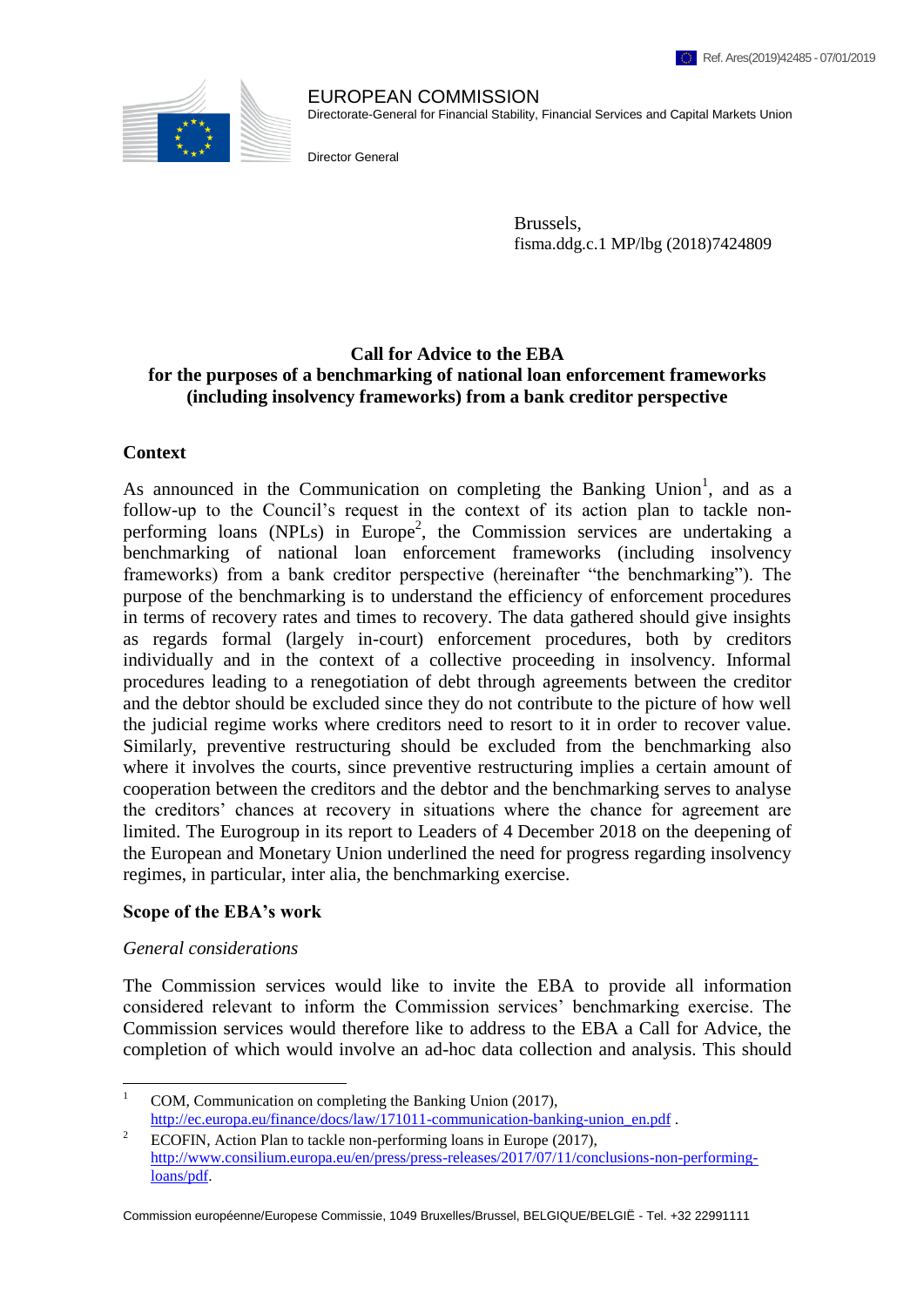gather data of the highest quality, granular and representative of recovery processes across all EU Member States. Such data will allow the development of a comprehensive benchmarking exercise, as well as contribute to possible impact assessments of EBA Guidelines on similar topics. The main steps are the following:

- (i) devise parameters and develop templates;
- (ii) collect data from banks and from other data sources; and
- (iii) analyse the data collected.

## *Specific considerations*

## 1. **Scope of the requested work**

The EBA should provide country-by-country estimates, differentiated by type of loan and by type of enforcement, based on loan-by-loan data covering banks' NPLs where enforcement has been completed in the recent period (to be defined uniformly, e.g. past three years).

The objective is to identify and quantify recovery outcomes in each Member State, in order to enable the Commission to identify, at a later stage, the factors of national loan enforcement regimes (including insolvency) that drive such differences.

The starting point to devise relevant parameters for the benchmarking should be the template developed with Member States in the context of the Financial Services Committee. The Commission started the qualitative survey based on this template in 2018 and is handing over to the EBA, along with this Call for Advice, the responses received so far from Member States' authorities, which, along with input from the remaining Member States which the EBA might seek, could be an additional basis to finesse the parameters. However, these parameters, in particular where they are qualitative in nature are not to limit the criteria used by the EBA in any way.

The EBA should deploy the variables it considers best suited to identify the key loan enforcement regime outcomes as regards:

- the **recovery rate**; and
- the **time to recovery**.

It is important to quantify these two outcome variables, to the extent possible, for both types of enforcement mechanisms (individual and collective). It is also important to collect information complementary to the recovery rates (in particular as regards the costs of the enforcement procedures).

It is useful to recall that the EBA NPL Transactions templates<sup>3</sup> provide several data fields at loan level (borrower, loan characteristics, collateral, as well as information regarding the defaulted status and the recovery process, namely costs and dates). These data fields could help to characterise the enforcement procedures (business or non-business nature of the borrower; type of insolvency or restructuring process; stage reached in insolvency/restructuring procedure), and inform about their overall outcome, costs and length. The use of these existing templates could possibly be an efficient way of ensuring consistency of the data fields and comparability across banks and respective jurisdictions.

These NPL templates (which are based on mandatory supervisory reporting templates) may also mitigate the problem that not all banks currently record detailed recovery

 $\overline{a}$ <sup>3</sup> <https://www.eba.europa.eu/risk-analysis-and-data/eba-work-on-npls>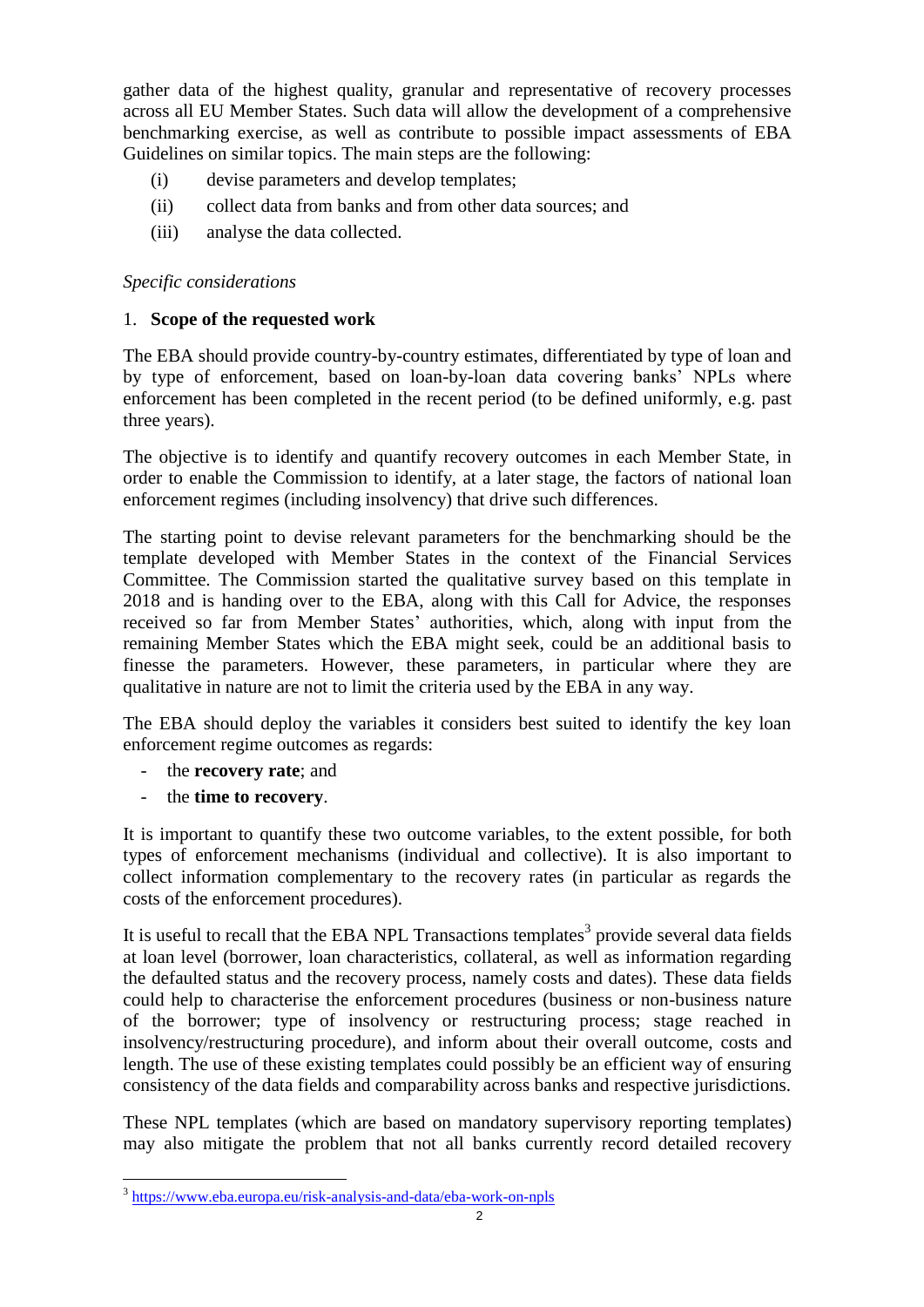outcomes in a specific and uniform way. The use of these templates would therefore likely reduce the time that banks will need to gather and prepare such data request.

The Commission services may also choose to convoke a group of independent experts on insolvency law for the purpose of helping in the elaboration of the data request and for ensuring plausibility checks regarding the data collection elements and data recovery statistics, and possibly also including the explanatory variables for explaining differentials in outcomes. The EBA will be given the possibility to interact with the group as it sees fit.

#### 2. **Data collection**

The EBA is requested to collect all data and information that it deems necessary to respond to the Call for Advice. The coverage of entities and types of loans should acknowledge the methodological difficulties and current data infrastructure limitations, while ensuring the representativeness of the data collected for the purposes of the benchmarking.

### **2.1 Asset class breakdown and types of loans**

The data collection should cover a subset of non-financial companies (NFCs), as further described below, and households. The EBA NPL transaction templates provide a granular and extensive level of data fields that could be used as definitions for data collection. In order to match banks' usual terminology and the EBA "Instructions for the usage of the EBA NPL transaction templates", the asset classes to be covered are to be broken down as follows:

- o Unsecured Retail loans (e.g. receivables from credit cards; consumer loans)
- o Residential Real Estate loans;
- o Commercial Real Estate loans;
- o Other secured and unsecured loans to small and medium-sized enterprises (SMEs; according to the Commission Recommendation 2003/361/EC) (i.e. to the extent not covered above);
- o Other secured and unsecured loans to intermediate NFCs, i.e. companies larger than SMEs but below a defined size threshold to be elaborated between the EBA and Commission services, in order to exclude large NFCs (the feasibility of covering this asset class is to be confirmed) (i.e. to the extent not covered above);

For secured loans, in principle, all types of collateral would have to be considered.The category of large NFCs would be excluded from the scope of the exercise. Firstly, the significance of the client relationship for the bank might mean that banks apply additional considerations, in order to keep the client, on top of their usual cost/benefit assessment before triggering enforcement.

Secondly, even where enforcement is triggered, other types of considerations may enter into the process (e.g. social, political). Lastly, the lower number of cases per Member State may reduce comparability, as the average values per jurisdiction would to a large extent reflect the specificities of the individual cases rather than merely reflect the quality of debt enforcement frameworks. It remains to be determined whether it is feasible to cover the intermediate-sized NFCs, i.e. which are not SMEs, with a predefined size threshold, based on experience from previous data collection exercises by the EBA.

Financial institutions as debtors, specialised loans (e.g. project finance loans; infrastructure loans; and public sector loans), leasing or asset-backed finance loans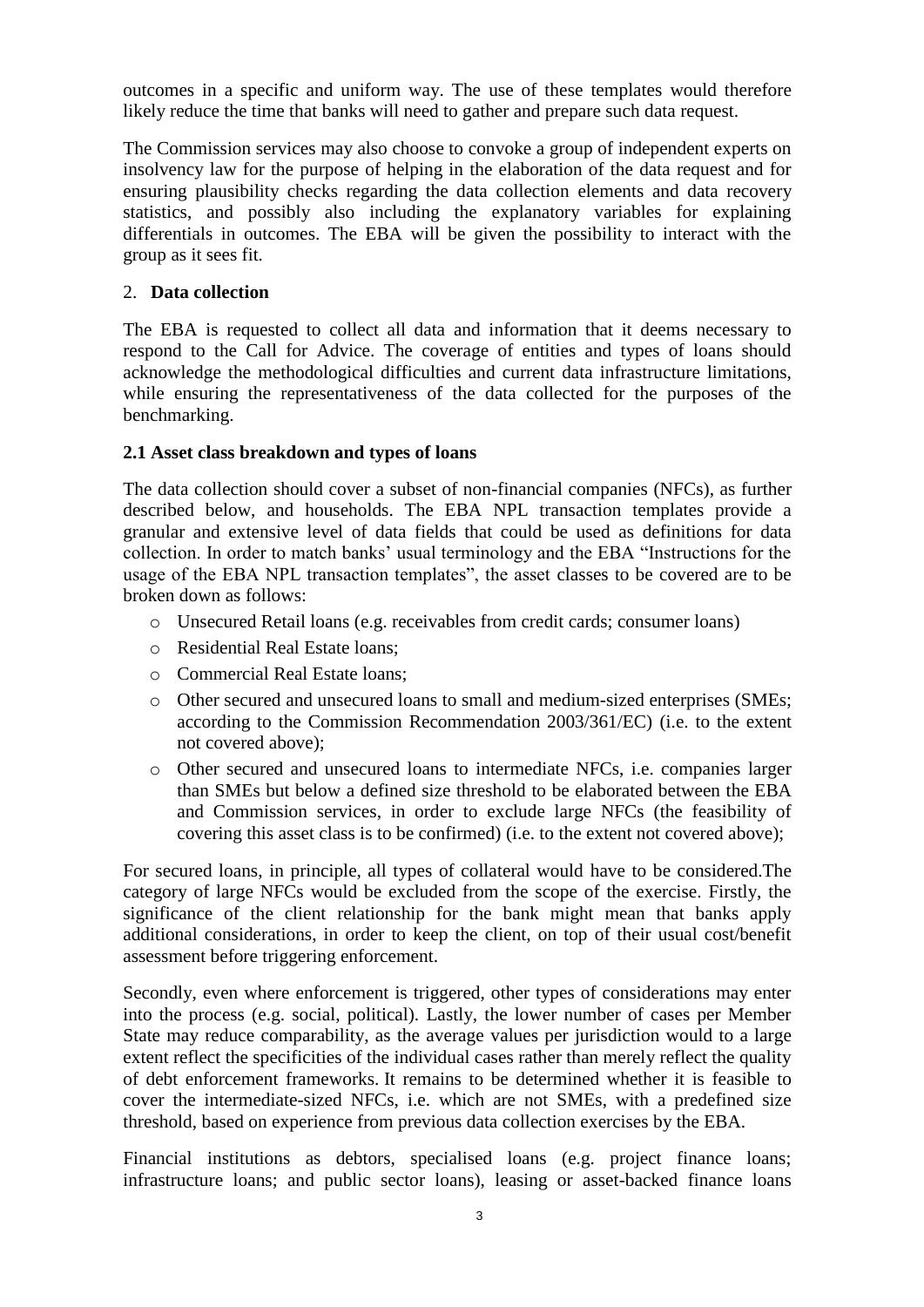(e.g. loans granted to corporates to purchase non-property collateral, loans for assetbacked finance such as marine and aviation) are excluded from the exercise, since different mechanisms and specific regimes apply.

For SMEs and intermediate-sized NFCs (if covered), both property collateral and nonproperty collateral would be included in the estimates.

As for Unsecured Retail loans, this category is relevant as the business is in general rather homogeneous and could render data of relatively good comparability. It could include, for instance, receivables for credit cards, as well as other unsecured consumer loans (identified using the template item "Loan Purposes").

# **2.2 Types of enforcement mechanisms**

The data collection should cover and present results separately for these two categories:

- individual enforcement (e.g. asset seizure, foreclosure, court judgements in relation to enforcement of unsecured claims); and
- collective enforcement (e.g. insolvency proceedings).

No distinction in the data collected seems feasible between different types of collateral (transfer of security right, transfer of ownership, etc.).

A distinction along the lines of "Predominant Borrower Country of Cohort" would be useful, in order to be able to distinguish the effects of the insolvency framework in the borrowers' country of residence.

### **2.3 Time to recovery (length of the enforcement procedures)**

The data collected on the time to recovery should inform about the effectiveness of the enforcement procedures across Member States. In order to be relevant for that purpose, one should be able to control for the effects of idiosyncratic elements, such as banks' internal decision-making procedures and NPL management strategy (in addition to the quality of debtor assets and the loan characteristics). Therefore, it is useful to split the overall time to recovery in two sub-periods that use uniformly-defined starting and ending points.

The point of first contact with the judicial authorities, setting the enforcement procedure in motion, could be used as a reference point to guide thus split.

The variables to be collected are:

- Average time from date of default to the initiation of judicial proceedings (months);
- Average time from the initiation of judicial proceedings to:
	- o The ultimate or the latest recovery (months); and
	- o The end of the legal proceedings (months).

# **2.4 Recovery rate (collections from the enforcement procedures and their costs)**

The weighted<sup>4</sup> average recovery rates should be calculated before (gross recovery rate) and after (net recovery rate) deduction of costs associated with recovery, using the following input variables:

 $\overline{a}$ Weighting recovery rates by volumes of notional outstanding is necessary to ensure that the estimated average gives a representative picture of the overall share of value that is obtained at the end of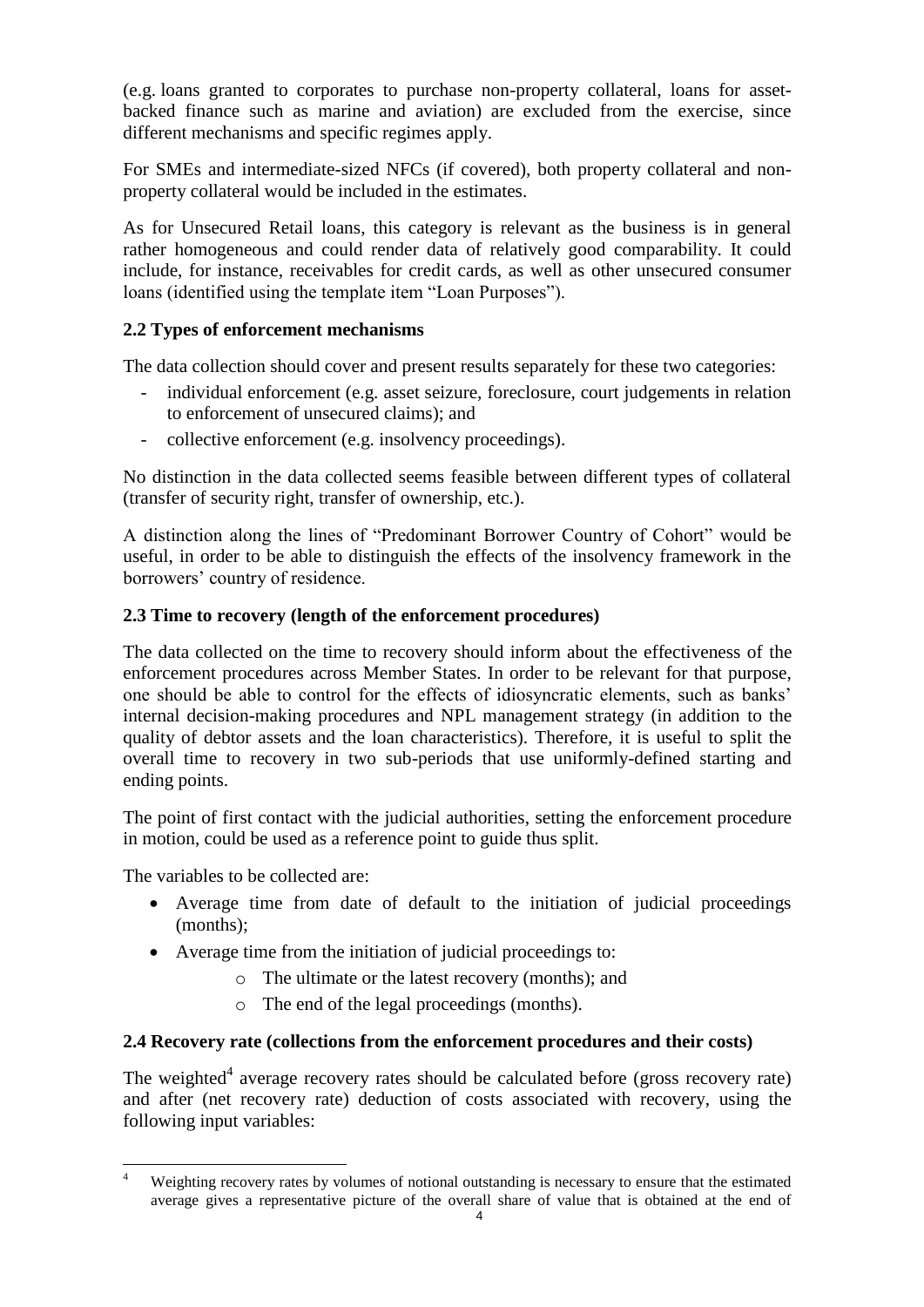- Gross recovery (amounts recovered before deduction of the costs associated with the recovery procedure);
- Notional outstanding (amounts);
- The total of costs associated with the recovery procedure, legal costs and other relevant costs (amounts);

## **2.5 Banks and loans sampling**

The information should be collected from a representative sample of institutions, covering all EU Member States. The time constraints for the exercise and the desire to avoid excessive burden on banks will require a reasonable bank sampling, at least in a first round of the exercise. This sampling would be the result of EBA's judgement on the trade-off between resource intensity and representativeness. EBA would be required to propose a sample for review by Commission services by 30 April 2019 and to adjust based on mutual understanding.

The EBA is invited to propose a suitable sample of banks by Member State that hold sufficient historical data on loan enforcement, while ensuring their anonymity. The sample of banks needs to ensure representativeness in each Member State for important aspects, such as the following: size, location and business model, asset classes; asset quality; types of enforcement proceedings (as described above). To the extent possible, this should use the regular Basel III monitoring exercise (around 200 banks).

As regards loan sampling, all individual loans that entered in formal (judicial) enforcement proceeding and completed it in the recent period (to be defined uniformly, e.g. past three years) should be covered, in order to avoid selection bias. A stratified random sample could be used by separating the population into mutually exclusive sets, or strata, and then drawing simple random samples from each stratum (current EBA data infrastructure limitations will cap the number of loan-by-loan observations for each bank per stratum). Due to possible data limitations and feasibility of the exercise, aggregation of data (e.g. weighted averages) for some data fields may be also necessary.

A point-in-time snapshot of several data fields of the EBA NPL templates (e.g. December 2018, with the respective historical information) could allow a time series of recovery outcome observations that can be used to track the evolution of enforcements over time and also inform about the costs and length of the enforcement procedures. The time-series could possibly also serve for the impact analysis of changes in enforcement regimes of the Member States on recovery outcomes over time, with the caveat that in some cases the length of the enforcement proceedings may exceed the length of the time series of outcomes that will be produced.

Plausibility checks with supervisory reports FINREP/COREP data and with Supervisory Benchmarking data<sup>5</sup> (e.g. Recovery Rates per bank at sub-portfolios level) are envisaged.

#### **Final considerations**

 $\overline{a}$ 

The Commission services are aware that time and resource constraints may restrict the range of analysis in terms of the breadth of the sample of banks for which data can be

enforcement processes. A simple average would likely be excessively driven by more numerous smaller cases.

<sup>5</sup> https://www.eba.europa.eu/-/eba-consults-on-amended-technical-standards-on-benchmarking-of-internalmodels